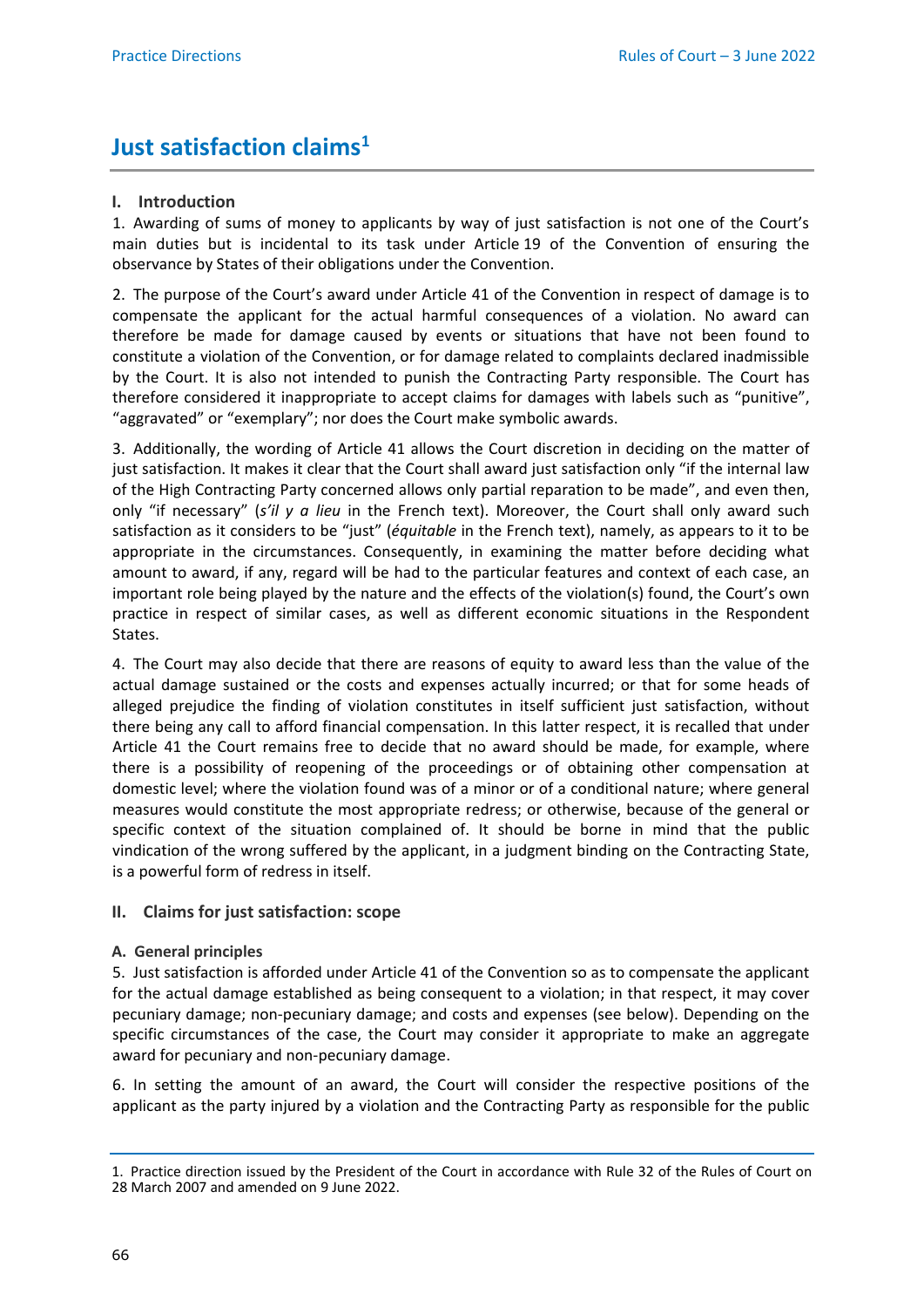interest. In that connection and in so far as the case before it is of a repetitive nature, the Court may base its just satisfaction awards on the reference amount already granted in the corresponding leading or pilot case, while having regard also to the simplified and standardised approach to the processing of such follow-up cases.

7. In accordance with the *ne ultra petita* principle, the Court does not award anything more than what the applicant has actually claimed.

#### **B. Pecuniary damage**

8. The principle with regard to pecuniary damage is that the applicant should be placed, as far as possible, in the position in which he or she would have been had the violation found not taken place, in other words, *restitutio in integrum*. This can involve compensation for both loss actually suffered (*damnum emergens*) and loss, or diminished gain, to be expected in the future (*lucrum cessans*).

9. It is for the applicant to show that pecuniary damage has resulted from the violations alleged. A direct causal link must be established between the damage and the violation found. A merely tenuous or speculative connection is not enough. The applicant should submit relevant evidence to prove, as far as possible, not only the existence but also the amount or value of the damage. Normally, the Court's award will reflect the full calculated amount of the damage, unless it finds reasons in equity to award less (see point 4 above). If the actual damage cannot be precisely calculated, or if there are significant discrepancies between the parties' calculations thereto, the Court will make an as accurate as possible estimate, based on the facts at its disposal.

#### **C. Non-pecuniary damage**

10. The Court's award in respect of non-pecuniary damage serves to give recognition to the fact that non-material harm, such as mental or physical suffering, occurred as a result of a breach of a fundamental human right and reflects in the broadest of terms the severity of the damage. Hence, the causal link between the alleged violation and the moral harm is often reasonable to assume, the applicants being not required to produce any additional evidence of their suffering.

11. It is in the nature of non-pecuniary damage that it does not lend itself to precise calculation. The claim for non-pecuniary damage suffered needs therefore not be quantified or substantiated, the applicant can leave the amount to the Court's discretion.

12. If the Court considers that a monetary award is necessary, it will make an assessment on an equitable basis, which above all involves flexibility and an objective consideration of what is just, fair and reasonable in all the circumstances of the case, including not only the position of the applicant as well as his or her own possible contribution to the situation complained of, but the overall context in which the breach occurred.

13. Exercising the discretion, the Court relies on its own relevant practice in respect of similar violations to establish internal principles as a necessary starting point in fixing an appropriate award in the circumstances of each case. Among factors considered by the Court to determine the value of such awards are the nature and gravity of the violation found, its duration and effects; whether there have been several violations of the protected rights; whether a domestic award has already been made or other measures have been taken by the Respondent State that could be regarded as constituting the most appropriate means of redress; any other context or case-specific circumstances that need to be taken into account.

14. Furthermore, as an aspect of "just satisfaction" the Court takes into account the local economic circumstances in the Respondent States in its calculations. In doing so, it has regard to the publicly available and updated macroeconomic data, such as that published by the International Monetary Fund (IMF). In view of these changing economic circumstances for the countries concerned, the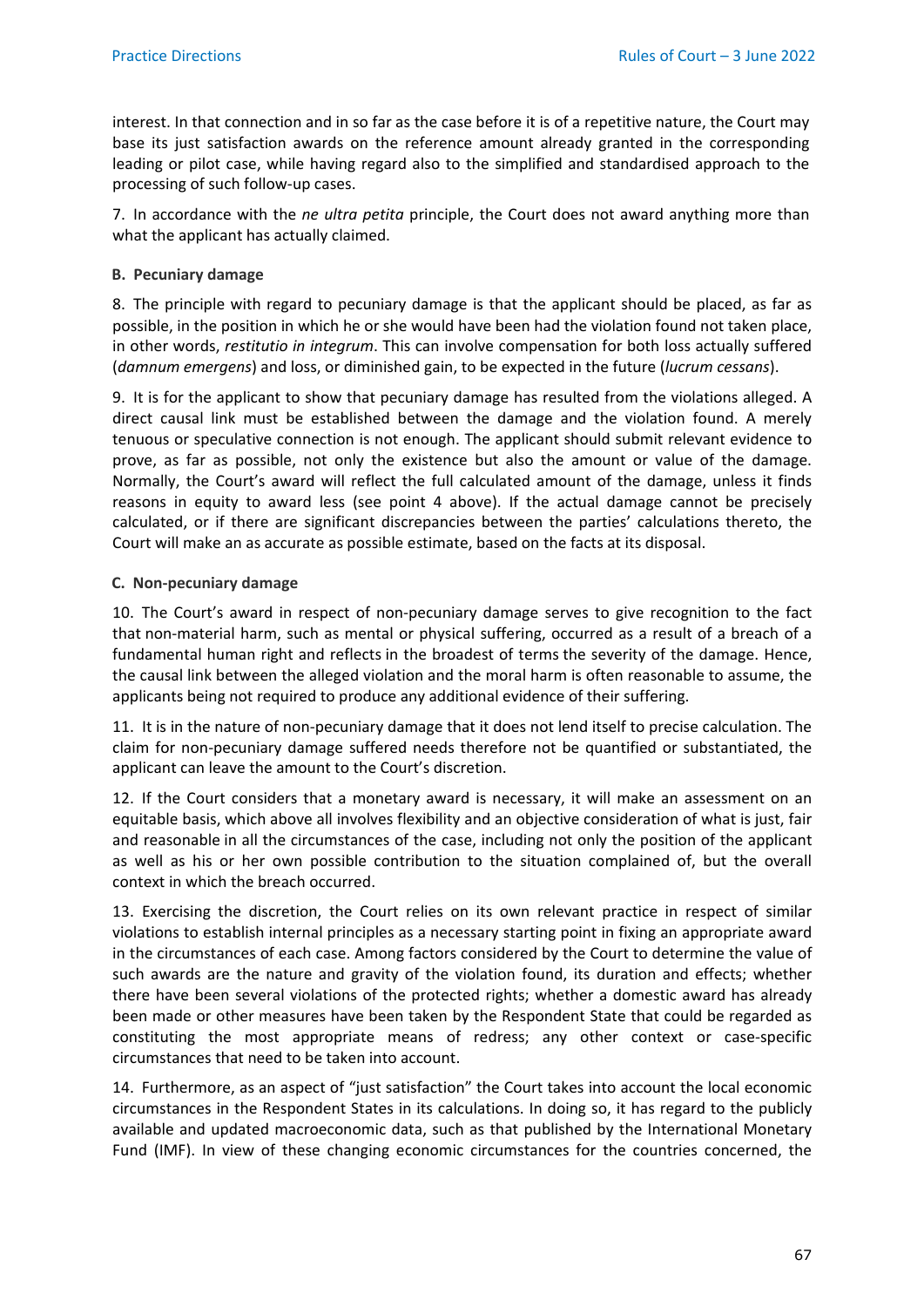amounts of awards made to injured parties in similar circumstances could vary in respect of different Respondent States and over a period of time.

#### **D. Costs and expenses**

15. The Court can order the reimbursement to the applicant of costs and expenses which he or she has necessarily, thus unavoidably, incurred – first at the domestic level, and subsequently in the proceedings before the Court itself – in trying to prevent the violation from occurring, or in trying to obtain redress therefor. Such costs and expenses will typically include the cost of legal assistance, court registration and translation fees, postal expenses. They may also include travel and subsistence expenses, in particular if these have been incurred by attendance at a hearing of the Court.

16. Where the applicant is represented by any other person than "an advocate authorised to practise", the fees may be reimbursed only if that person has previously obtained leave for that representation (Rule 36 §§ 2 and 4 (a) of the Rules of Court).

17. The Court will uphold claims for costs and expenses only in so far as they relate to the violations it has found. It will reject them in so far as they relate to complaints that have not led to the finding of a violation, or to complaints declared inadmissible. This being so, applicants may wish to link separate claim items to particular complaints.

18. Costs and expenses must have been actually incurred. That is, the applicant must have paid them, or be bound to pay them, pursuant to a legal or contractual obligation. Documents showing that the applicant has paid or is under an obligation to pay such fees should be submitted. Consequently, the hours or work carried out by the applicants themselves cannot be considered as costs actually incurred. Any sums paid or payable by domestic authorities or by the Council of Europe by way of legal aid will be deducted.

19. Costs and expenses must be reasonable as to quantum. If the Court finds them to be excessive, it will award a sum which, on its own estimate, is reasonable. Given variations across the countries in the fees charged by lawyers, for the assessment of what is a reasonable award the Court may take into account claims and awards in respect of similar cases against the same country. The Court may also take into account whether the violation found falls into the category of "well-established caselaw".

## **III. Formal requirements**

20. Time-limits, precision, relevant supporting documents and other formal requirements for submitting claims for just satisfaction are laid down in Rule 60 of the Rules of Court. Claimants are warned that compliance with the formal and substantive requirements deriving from the Convention and the Rules of Court is the essential preliminary condition for the award of just satisfaction.

21. Unless the parties are otherwise informed (in particular in cases raising repetitive issues, see point 23 below), the Court requires first, that clear, comprehensive claims are submitted within the time-limits fixed by the President of the Chamber and indicated to the parties in the communication letter; second, that those claims relating to the material damage and costs and expenses are supported by appropriate documentary evidence (*ie*. expert reports, itemised bills, invoices), wherever that is possible and reasonably available to the parties; and, third, that failing these conditions without an appropriate justification, the Court will normally make no award. The Court is not bound by the applicant's classification of the claims and may find it more appropriate, for example, to consider certain claims as falling under pecuniary damage rather than under costs and expenses.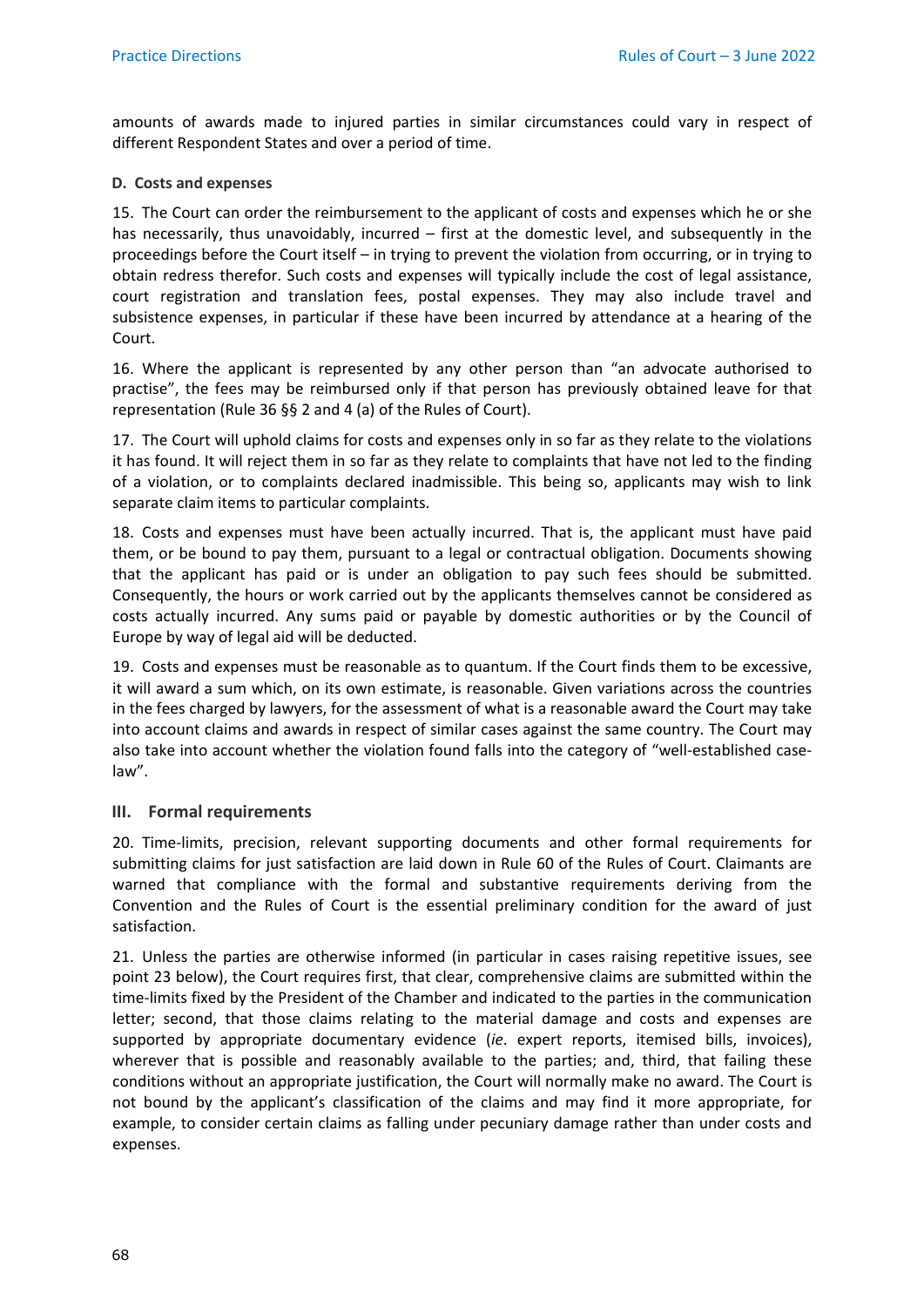22. Subject to its own discretion in some exceptional cases, the Court will normally reject claims set out on the application form but not resubmitted at the appropriate stage of the proceedings, as indicated by the President of the Chamber, as well as claims unjustifiably lodged out of time.

23. In cases raising repetitive issues which are dealt with in a simplified manner in line with the relevant well-established case-law of the Court, the applicants may be exempt from the requirement to submit a separate just satisfaction claim. In such case, the parties would be clearly informed in the communication letter that the just satisfaction award would be based on the appropriate awards in the leading case, on a friendly settlement proposal, or that the Court may decide that the finding of a violation constitutes just satisfaction in itself. It is recalled that the Court's task under Article 19 to "ensure the observance of the engagements undertaken by the High Contracting Parties in the Convention and the Protocols thereto" is not necessarily best achieved by repeating the same findings and making relatively substantial and individualised awards in large series of repetitive cases.

24. Applicants are invited to identify a bank account into which they wish any sums awarded to be paid. If they wish particular amounts, such as the sums awarded in respect of costs and expenses, to be paid separately, for example, directly into the bank account of their representative, they should so specify. Where the application is lodged by several applicants, they should also specify if they ask for the award to made to them jointly or separately. Normally, the Court would make the award jointly to the members of the same household.

# **IV. The form of the Court's awards**

25. Just satisfaction can be awarded to the victims of the violations found, including indirect victims. It can be awarded to legal entities. The Court may order that the award be held in trust for the applicants who are for some reason unable to receive it at the relevant time.

26. The Court's awards, if any, will normally be in the form of a sum of money to be paid by the respondent Contracting Party to the victims of the violations found. Any monetary award under Article 41 will normally be in euros (EUR,  $\epsilon$ ) irrespective of the currency in which the applicant expresses his or her claims. If the applicant is to receive payment in a currency other than the euro, the Court will order the sums awarded to be converted into that other currency at the exchange rate applicable on the date of payment. When formulating their claims the applicants should, where appropriate, consider the implications of this policy in the light of the effects of converting sums expressed in a different currency into euros or contrariwise.

27. The Court will of its own motion set a time-limit for any payments that may need to be made, which will normally be three months from the date on which its judgment becomes final and binding. The Court will also order default interest to be paid in the event that that time-limit is exceeded, normally at a simple rate equal to the marginal lending rate of the European Central Bank during the default period plus three percentage points.

# **V. Binding force and execution of judgments**

28. The Court's judgments are essentially declaratory in nature. In general, it is primarily for the State concerned to choose, subject to supervision by the Committee of Ministers, the individual and general measures to be used to discharge its obligations under Article 46 of the Convention, provided that such means are compatible with the conclusions set out in the Court's judgment. In practical terms, this means that only in certain special circumstances the Court has found it useful to indicate to a respondent State the type of measures that might be taken to put an end to the situation which has given rise to the finding of a violation, other than the payment of sums of money by way of just satisfaction under Article 41. Most often, this happens in cases addressing systemic problems, in particular pilot judgments.